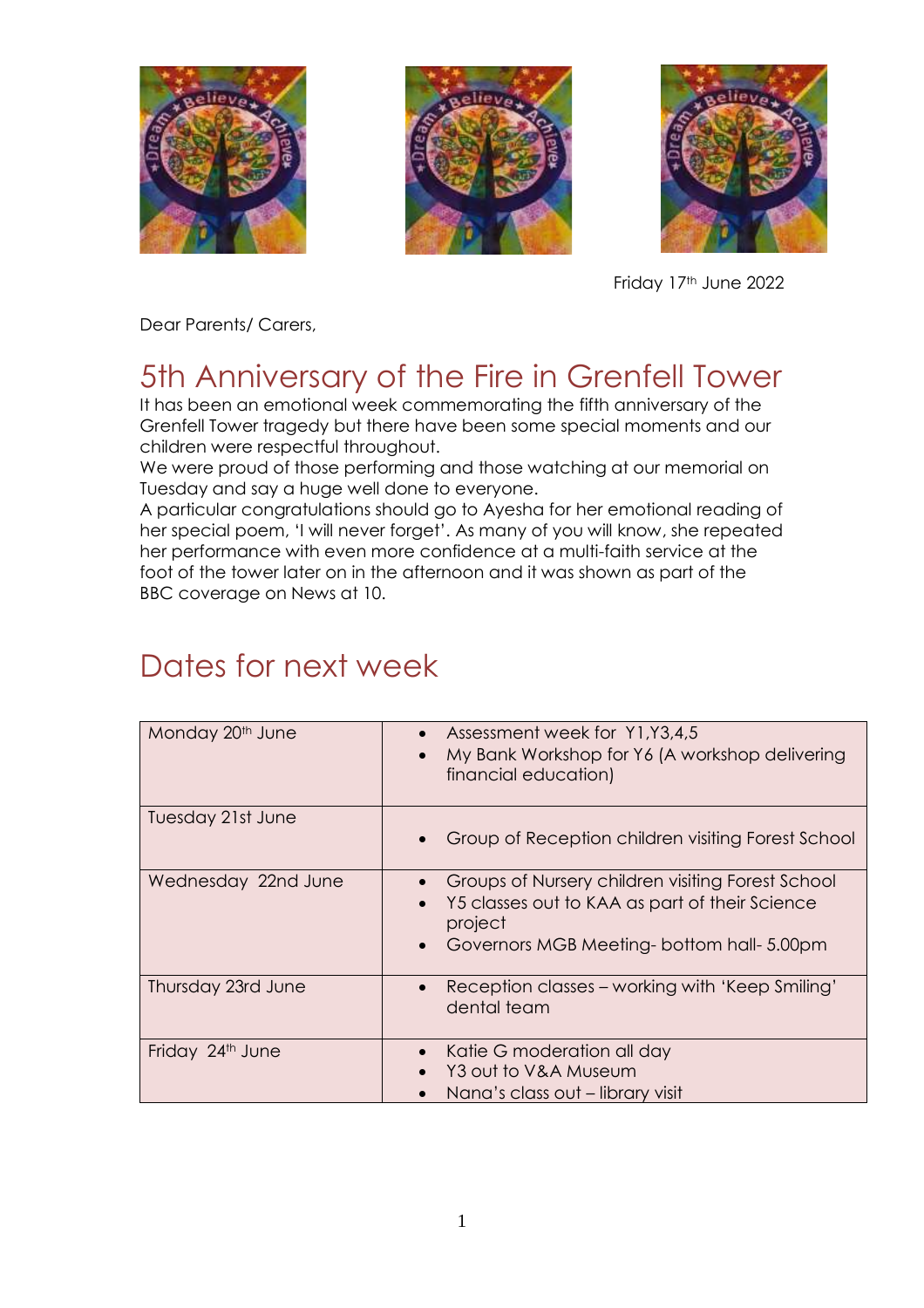# News and Information

## **Consultation regarding the changes to the timings of the school day from September 2022.**

Ben McMullen (our new Headteacher) has analysed the responses to the proposal to change the timings of the school day for September – please see my letter attached.

## **Nursery Classes 2022-23**

Over recent years we have had fewer children applying for our Nursery. Our funding is dependent on the number of children attending nursery, and so Governors have taken the difficult decision that there be two Nursery classes (we currently have three) for academic year 2022-2023.

There will only be one intake of children in September 2022, and no second intake in January 2023. Therefore, if you are interested in a Nursery place for September 2022, it is important that you apply as soon as possible so that you are not disappointed.

## **Rail Strikes**

You will be aware that there are planned rail strikes next week which may affect the journeys of those who use public transport. Please be aware of this and try to make plans. Remember that traffic may also be a greater volume than usual so you may need to leave a little earlier. The strikes planned currently are:

#### **Tuesday 21 June**

Two strikes:

- 1. TFL (affecting tube and Overground services) and
- 2. National Rail (affecting mainline rail services)

## **Wednesday 22 June**

- TFL are advising that tube services are likely to be disrupted in the morning.

## **Thursday 23 June**

- National Rail strike (affecting mainline rail services, including some disruption expected on Overground services)

The latest information can be found on TFL's website and we advise you to check this regularly for updates:<https://tfl.gov.uk/campaign/tube-strike>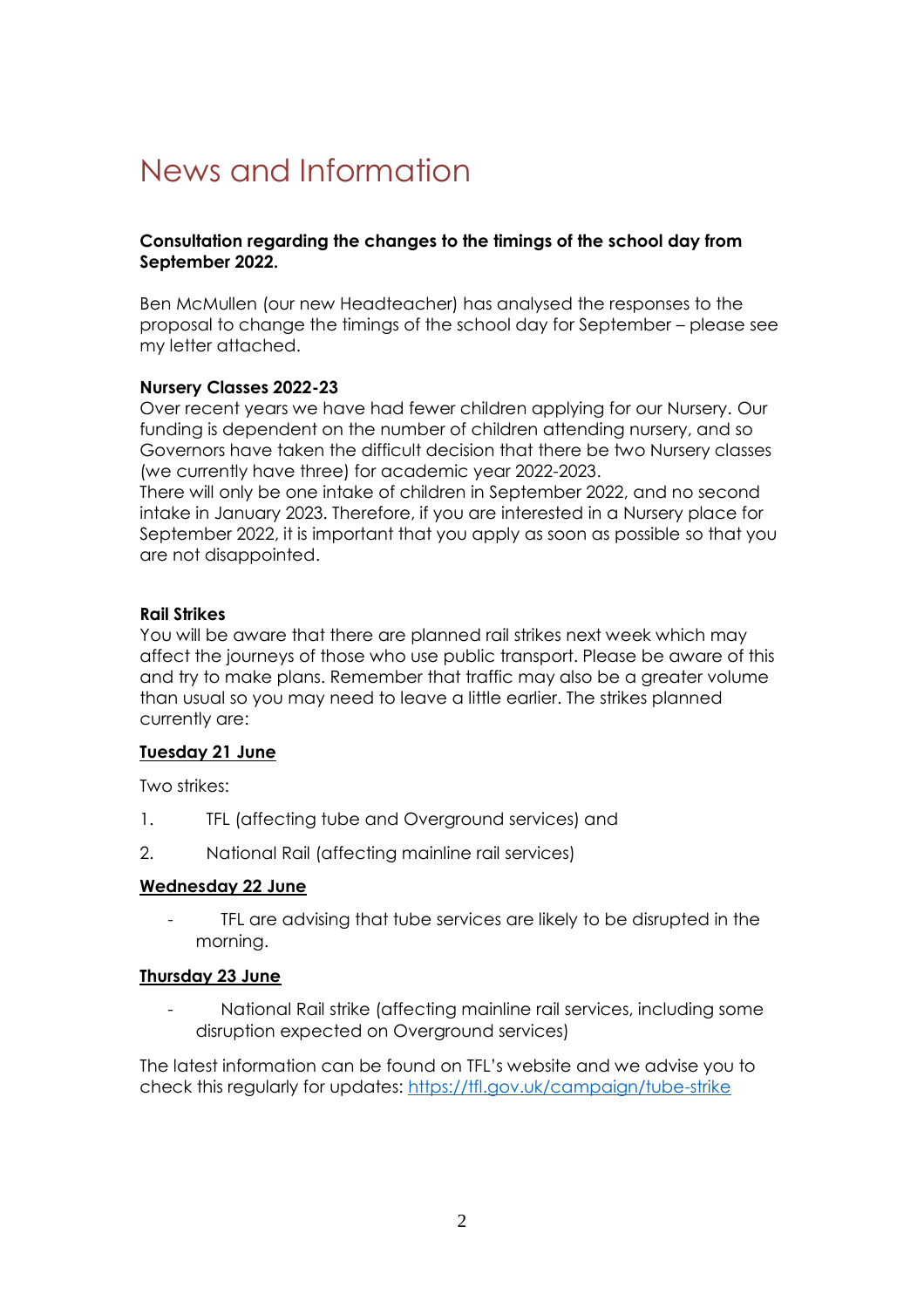# Future important dates

| Mon 27th June                                       | Assessment week 2 for Y1, Y3, Y4 and Y5<br>Awareness Academy Workshops for all year<br>groups (cont.)             |
|-----------------------------------------------------|-------------------------------------------------------------------------------------------------------------------|
| JUly                                                |                                                                                                                   |
| Friday 1st July                                     | • Summer Fair-3.30-5.00pm                                                                                         |
| Mon 4th July                                        | Relationships and Sex Education (RSE) and<br>$\bullet$<br>Drugs and Alcohol (D&A)to be taught during this<br>week |
| Thurs 7 <sup>th</sup> July                          | Reception Graduation-2.00pm Parents of<br>$\bullet$<br>children in Reception are invited                          |
| Fri 8 <sup>th</sup> July                            | Inset Day. School closed to children<br>$\bullet$                                                                 |
| Mon 11 <sup>th</sup> -Weds<br>13 <sup>th</sup> July | Parents' Evenings<br>$\bullet$                                                                                    |
| Weds 13th July                                      | Y6 Leavers Assembly for parents of children in Y6:<br>2.00 <sub>pm</sub>                                          |
| Mon 18th July                                       | Sports day for Nursery, Reception and KS1<br>children<br>My Bank Workshops for Y6<br>$\bullet$                    |
| Tues 19th July                                      | Sports day for KS2<br>$\bullet$                                                                                   |
| Weds 20 <sup>th</sup> July                          | Children's end of year parties in the afternoon<br>$\bullet$                                                      |
| Thurs 21st July                                     | Last day of term for children<br>$\bullet$                                                                        |
| Fri 22 <sup>nd</sup> July                           | Inset (training) day for all staff<br>$\bullet$                                                                   |
|                                                     | P3 will be running a Playcentre here for 4 weeks<br>$\bullet$<br>over the holiday                                 |
| Fri 22nd July - 2nd<br>September                    | <b>School holidays for children</b><br>$\bullet$                                                                  |
| 1st and 2nd<br>September                            | Inset days for all staff<br>$\bullet$                                                                             |
| Mon 5 <sup>th</sup> Sept                            | Children return to school for Autumn term 2022<br>$\bullet$                                                       |

## Activities in the Summer Holidays

We have been informed about free theatre tickets for children during the summer – please see link below. I imagine this will be very popular so book quickly if you are interested! <https://officiallondontheatre.com/kids-week/>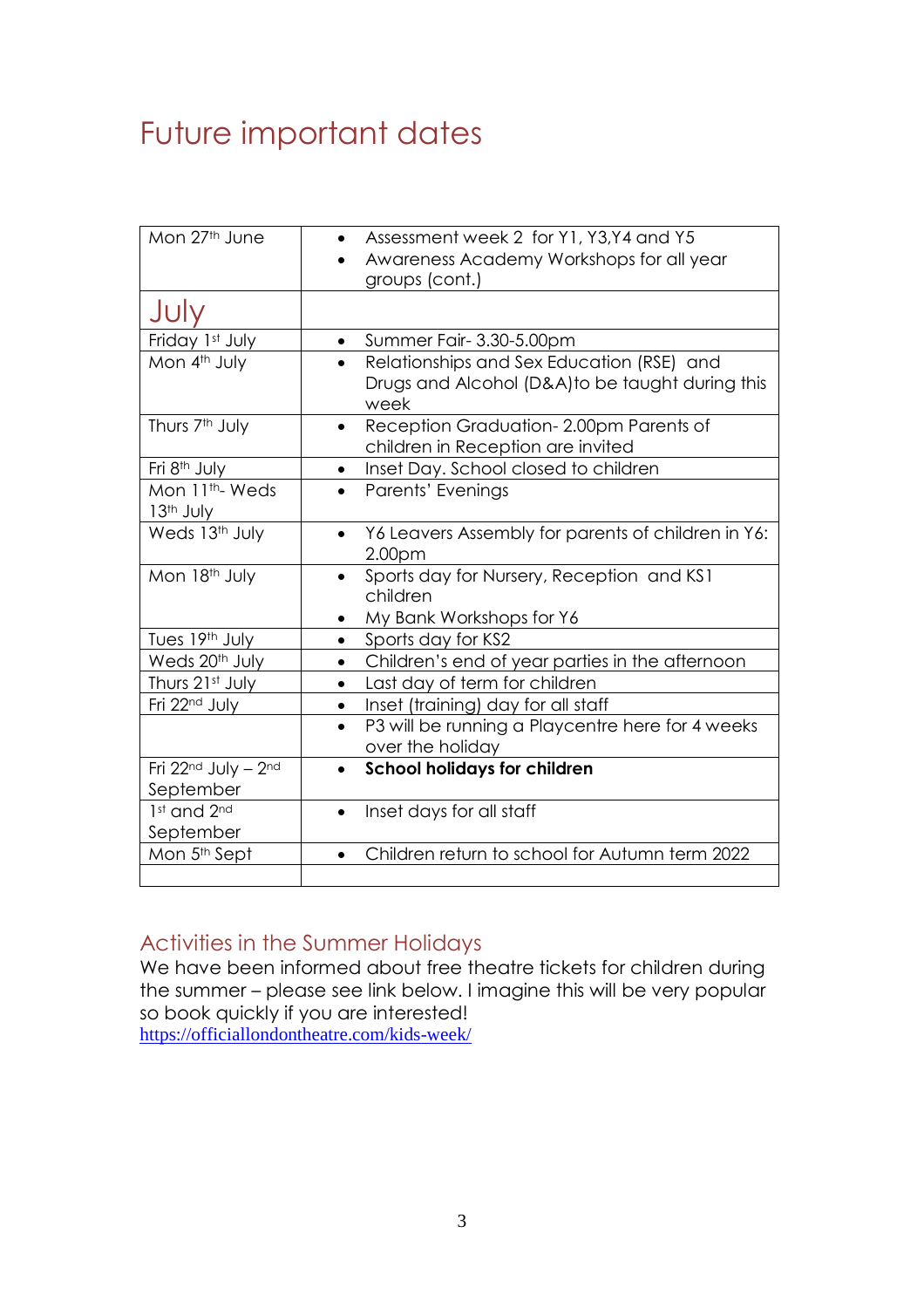# News from the schools St Anne's Nursery

We have started a new IEYC project 'Ocean Treasures' in nursery with the children immersing themselves in activities and learning all about the wonders of our oceans. As well as exploring the beauty we have also been exploring what is happening to our oceans as pollution levels rise and what we can do to reduce this. The children are absorbing so much information and key vocabulary whilst having lots of fun. We created a swimming pool role play area in the playground and used slime to represent ocean pollution in the classroom amongst many other activities across all three classes.







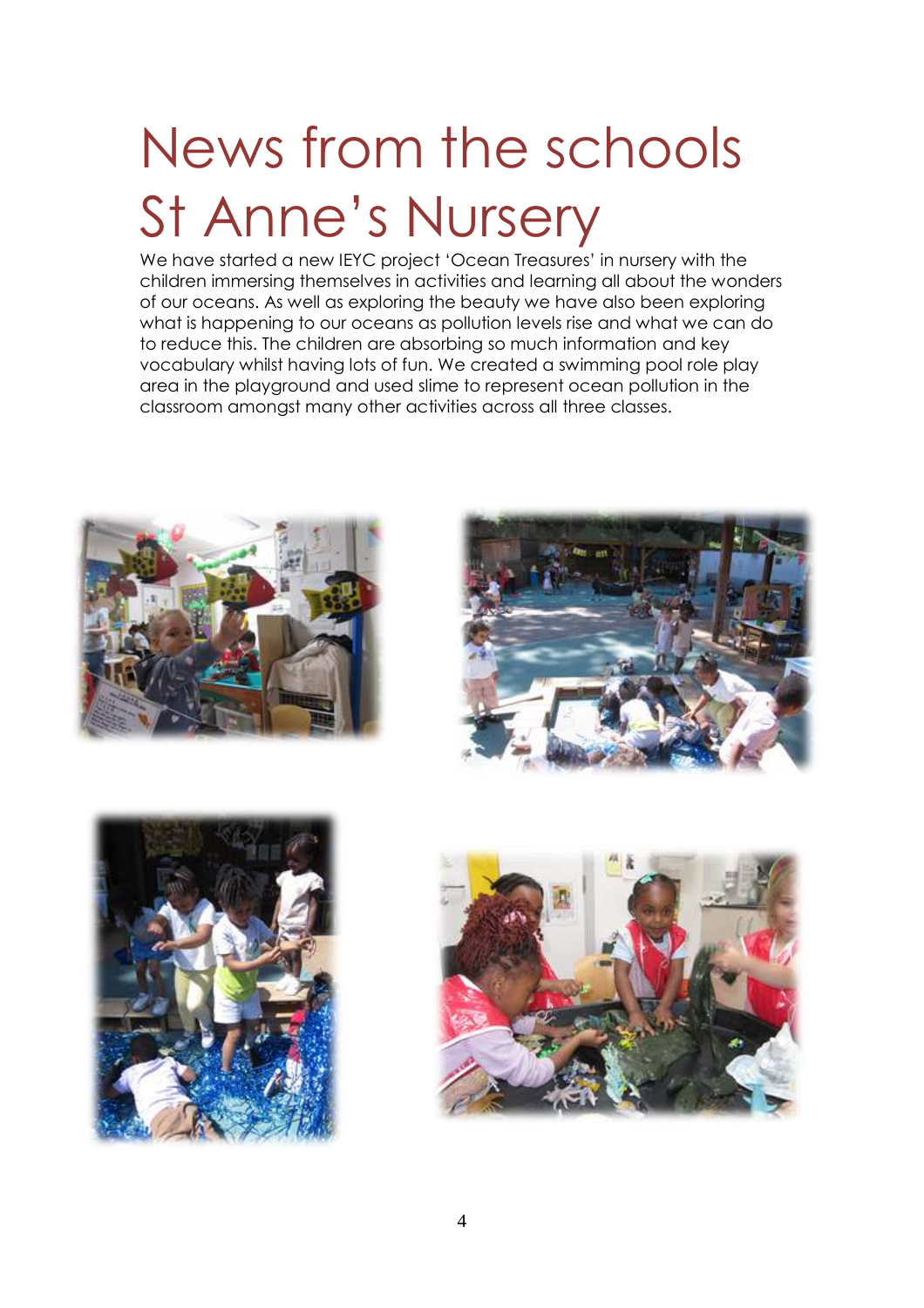# Avondale Park School

## Year 1

Year 1 have been exploring shape and colour through the work of the artist Kandinsky, as part of our art project this term. First, we made colourful, concentric circles. We then explored using paint and colour mixing. Finally, we produced our final artworks using different materials including soft pastels, pen and paint. We think they look beautiful!

















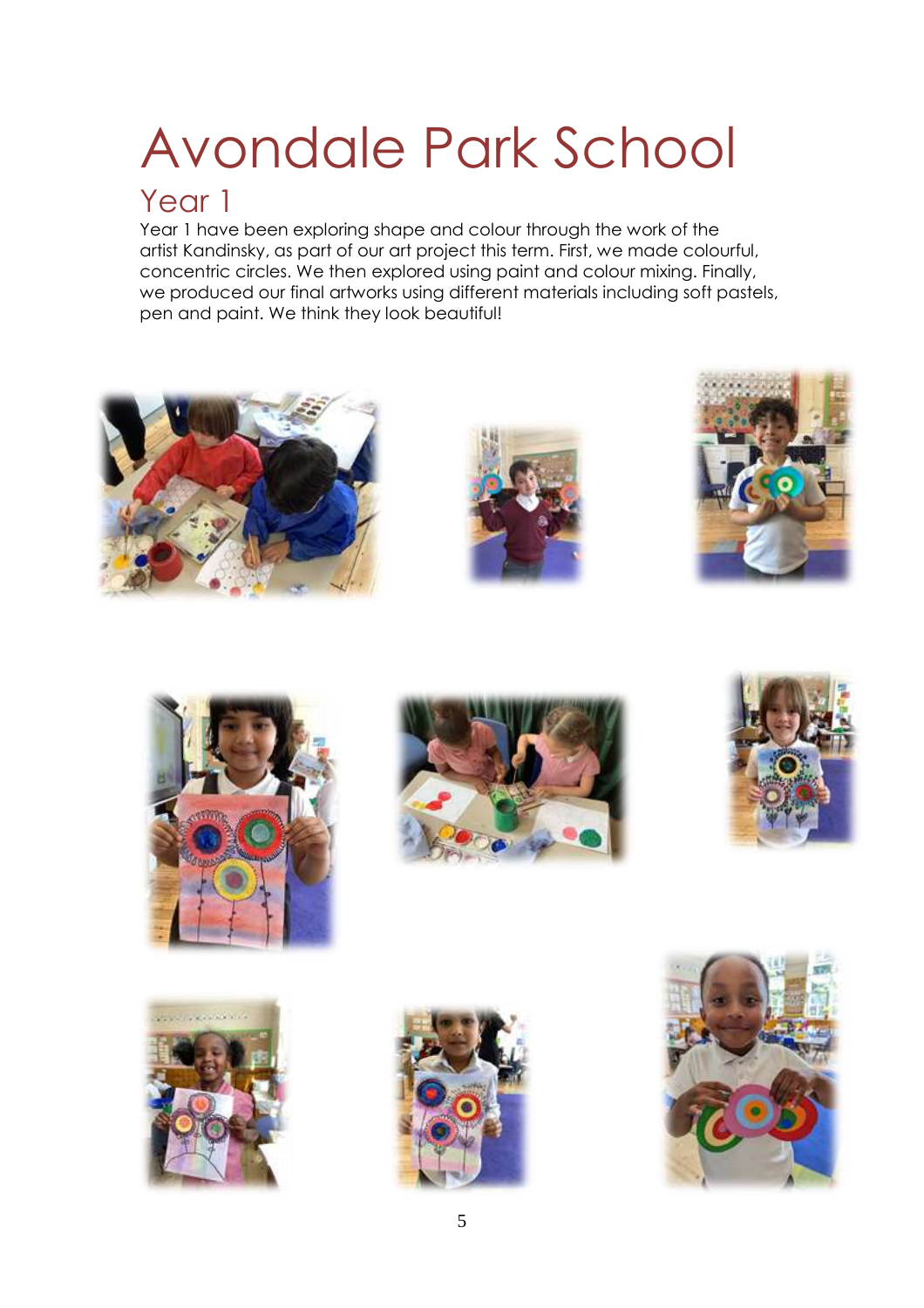## Year 3

Year 3 had their Fashion Exit point on Friday. They strutted down the runway in their fabulous tie dye t-shirts. By creating tie dye t-shirts the children were given an opportunity to look at what colours mix to make different colours and create their own unique patterns and designs.









We also showed our adults the sewing that we have been doing for our Jubilee cushions.



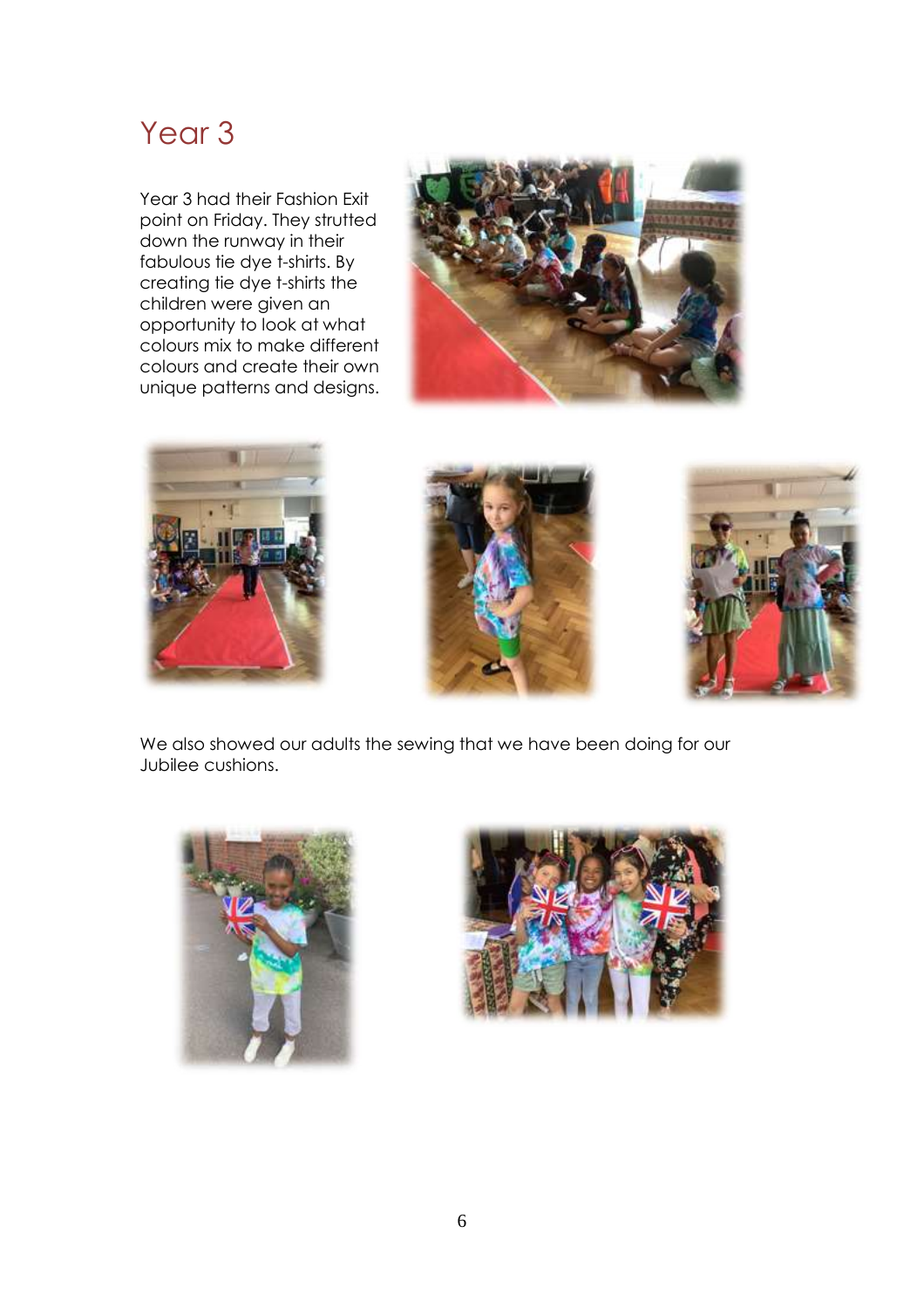



| Class                  | Name                                                                                                                                                                                                                                                                                                                                                                                                                                                    |
|------------------------|---------------------------------------------------------------------------------------------------------------------------------------------------------------------------------------------------------------------------------------------------------------------------------------------------------------------------------------------------------------------------------------------------------------------------------------------------------|
| <b>Nursery</b>         | Well Done <b>Willow class</b> what wonderful Ocean<br>artists you are you are thoroughly enjoying the new<br>project and all the creative artwork.                                                                                                                                                                                                                                                                                                      |
| Karman's<br>Reception  | <b>ALEXANDRA</b> for being able to recall number bonds<br>to 10 and for being a role model in the class!                                                                                                                                                                                                                                                                                                                                                |
| Kripali's<br>Reception | <b>IKHLAS</b> for being a kind member in our class. You're<br>always willing to help the adults and your friends<br>and you also work very hard with your learning -<br>keep it up!                                                                                                                                                                                                                                                                     |
| Laura's Y1             | <b>MUHSIN</b> for such a positive attitude to learning this<br>week. You have been so focused in lessons and<br>answered lots of challenging maths questions! Well<br>done!                                                                                                                                                                                                                                                                             |
| Alexa's Y1             | <b>KAINE</b> for fantastic maths learning this week! We<br>have been so impressed by your number facts and<br>how well you have applied them. Keep up the<br>good work!                                                                                                                                                                                                                                                                                 |
| Katie's Y2             | <b>EDURDO</b> for outstanding learning and behaviour this<br>week. You have listened carefully during carpet<br>times and showcased your excellent knowledge<br>and understanding. We are very proud of you. Well<br>done!                                                                                                                                                                                                                              |
| Phoebe's Y2            | <b>NALA</b> for her fantastic Maths this week. We have<br>been learning the very difficult expanded column<br>method and Nala has worked methodically to<br>show beautiful working out and complete lots of<br>addition problems! Well done Nala!                                                                                                                                                                                                       |
| Pippa's Y3             | <b>AYEESHA</b> , you have truly demonstrated our school<br>values this week with your creativity, determination<br>and resilience. We were overwhelmed by your<br>poem about Grenfell, Never Forget. You put so<br>much thought into writing it and learning it, and<br>worked hard to prepare. You spoke clearly and<br>proudly, not just to the whole school community,<br>but to a much wider audience outside of school.<br>We are so proud of you. |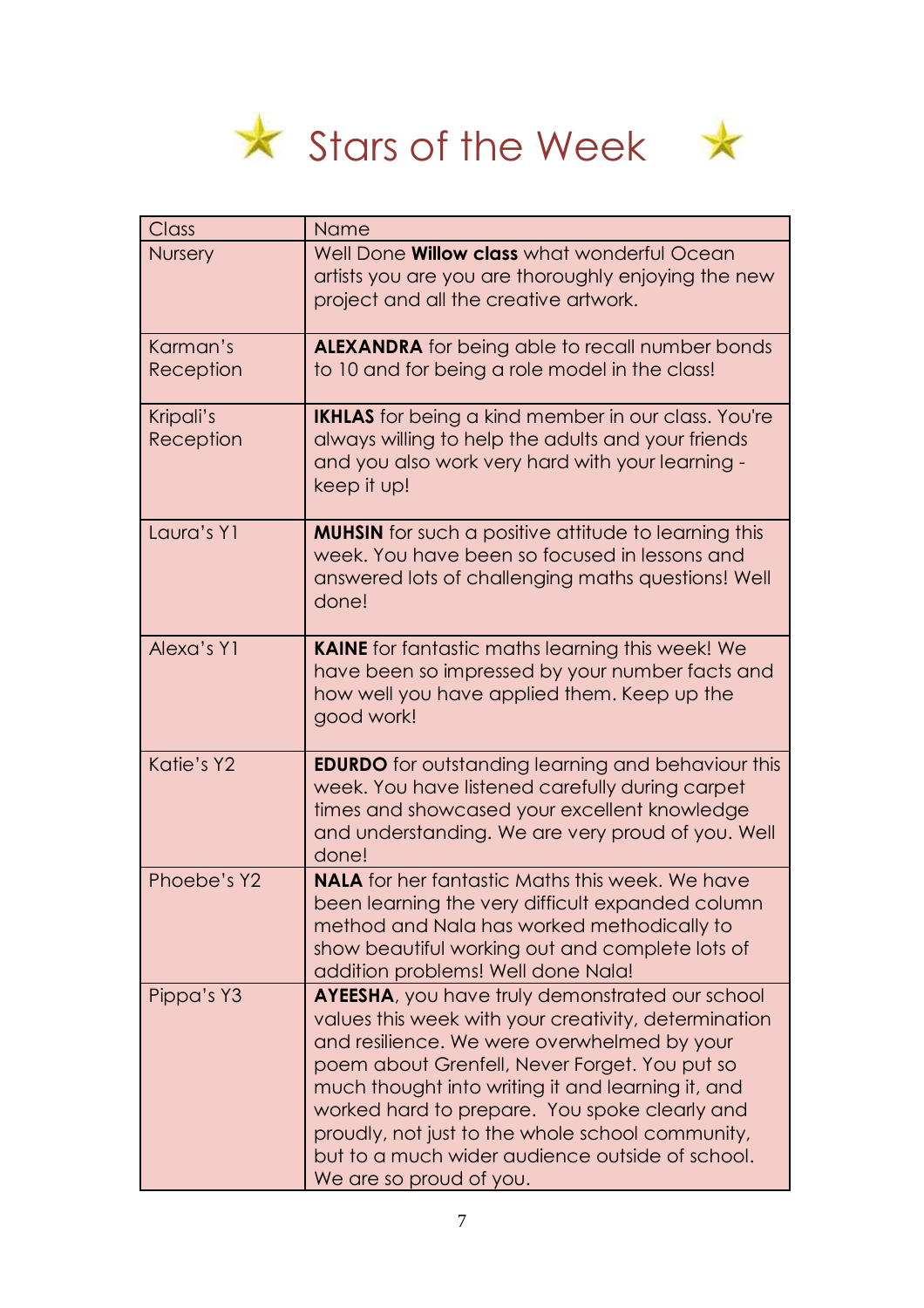| Joy's Y3              | <b>OSMAN</b> has really impressed me in Maths this week.<br>He has worked really hard to understand how to<br>use the column method for addition and<br>subtraction. He has asked for support when he<br>needs it, this has really supported him in his learning.<br>Keep up the hard work Osman! |
|-----------------------|---------------------------------------------------------------------------------------------------------------------------------------------------------------------------------------------------------------------------------------------------------------------------------------------------|
| Emma's Y4             | <b>QAIS</b> for his amazing Maths learning this week,<br>learning about money in class. Well done Qais<br>great preparation for our end of year assessments<br>next week!                                                                                                                         |
| Nana's Y4             | <b>KASHAI</b> for being a reliable and resilient member of<br>our class. You are also striving to improve your<br>handwriting each day and we are proud of your<br>improvements. Well done Kash!                                                                                                  |
| Francesca's Y5        | <b>AYUB</b> for putting a smile on our faces this week.<br>Your kind and happy demeanour has helped us all<br>stay positive.                                                                                                                                                                      |
| Becksy's Y5           | <b>JANNAAT</b> for always showing resilience and<br>determination in all of her learning even when she<br>finds something difficult and always putting her full<br>effort into all of her learning.                                                                                               |
| Russell's Y6<br>group | <b>LAYLAH</b> for having such a positive attitude this<br>week. You made the most of school journey week,<br>showed exemplary behaviour on our trips and<br>produced some lovely graffiti artwork. Well done!                                                                                     |

## **Many congratulations to all our stars of the week!**

# **Attendance**

Thank you to those parents who have made every effort this week for their children to be in school on time every day.

The classes each Key Stage with the best attendance for the week before Half Term were:

KS1: Kripali's R Class: **96.3%**

KS2: Francesca's Y5 Class: **97.2%**

Congratulations to our winning classes.